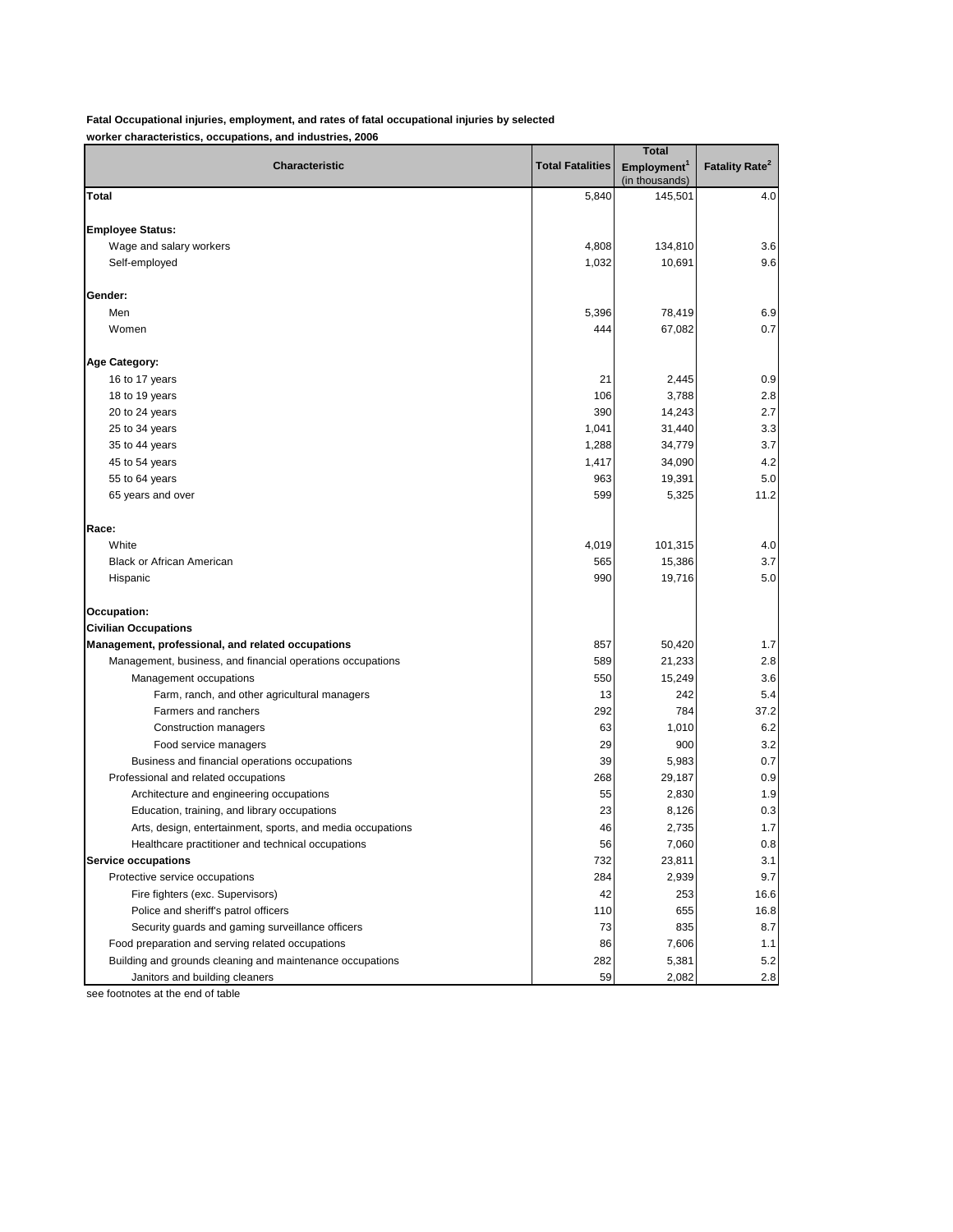## **Fatal Occupational injuries, employment, and rates of fatal occupational injuries by selected**

**worker characteristics, occupations, and industries, 2006 - continued**

|                                                                      |                         | <b>Total</b>            |                                  |
|----------------------------------------------------------------------|-------------------------|-------------------------|----------------------------------|
| <b>Characteristic</b>                                                | <b>Total Fatalities</b> | Employment <sup>1</sup> | <b>Fatality Rate<sup>2</sup></b> |
|                                                                      |                         | (in thousands)          |                                  |
| Grounds maintenance workers                                          | 170                     | 1,259                   | 13.5                             |
| Personal care and service occupations                                | 57                      | 4,754                   | 1.2                              |
| Sales and office occupations                                         | 404                     | 36,141                  | 1.1                              |
| Sales and related occupations                                        | 316                     | 16,641                  | 1.9                              |
| First-line supervisors/managers of retail sales workers              | 112                     | 3,435                   | 3.3                              |
| First-line supervisors/managers of non-retail sales workers          | 23                      | 1,433                   | 1.6                              |
| Cashiers                                                             | 57                      | 3,063                   | 1.9                              |
| Retail salespersons                                                  | 38                      | 3,386                   | 1.1                              |
| Office and administrative support occupations                        | 88                      | 19,500                  | 0.5                              |
| Natural resources, construction, and maintenance occupations         | 1,993                   | 15,830                  | 12.5                             |
| Farming, fishing, and forestry occupations                           | 297                     | 961                     | 30.0                             |
| Miscellaneous agricultural workers                                   | 162                     | 690                     | 22.2                             |
| Fishers and related fishing workers                                  | 53                      | 36                      | 147.2                            |
| Logging workers                                                      | 66                      | 78                      | 84.6                             |
| Construction and extraction occupations                              | 1,273                   | 9,507                   | 13.4                             |
| Carpenters                                                           | 115                     | 1,843                   | 6.2                              |
| <b>Construction laborers</b>                                         | 365                     | 1,693                   | 21.4                             |
| Operating engineers and other construction equipment operators       | 82                      | 451                     | 18.2                             |
| Electricians                                                         | 118                     | 882                     | 13.4                             |
| Painters, construction and maintenance                               | 54                      | 713                     | 7.6                              |
| Pipelayers, plumbers, pipefitters, and steamfitters                  | 34                      | 662                     | 5.1                              |
| Roofers                                                              | 81                      | 242                     | 33.5                             |
| Structural iron and steel workers                                    | 36                      | 59                      | 61.0                             |
| Helpers, construction trades                                         | 10                      | 132                     | 7.6                              |
| Installation, maintenance, and repair occupations                    | 423                     | 5,362                   | 7.9                              |
| First-line supervisors/managers of mechanics, installers, and repair | 23                      | 357                     | 6.4                              |
| Automotive service technicians and mechanics                         | 46                      | 875                     | 5.3                              |
| Heating, air conditioning, and refrigeration mechanics and installer | 28                      | 405                     | 6.9                              |
| Electrical power-line installers and repairers                       | 38                      | 109                     | 34.9                             |
| Production, transportation, and material moving occupations          | 1,786                   | 18,224                  | 9.8                              |
| Production occupations                                               | 285                     | 9,378                   | 3.0                              |
| First-line supervisors/managers of production and operating workers  | 25                      | 868                     | 2.9                              |
| Welding, soldering, and brazing workers                              | 55                      | 546                     | 10.1                             |
| Transportation and material moving occupations                       | 1,501                   | 8,846                   | 17.0                             |
| Aircraft pilots and flight engineers                                 | 104                     | 115                     | 90.4                             |
| Driver/sales workers and truck drivers                               | 957                     | 3,475                   | 27.5                             |
| Taxi drivers and chauffeurs                                          | 53                      | 282                     | 18.8                             |
| Industrial truck and tractor operators                               | 37                      | 574                     | 6.4                              |
| Laborers and freight, stock, and material movers, hand               | 130                     | 1,899                   | 6.8                              |
| Refuse and recyclable material collectors                            | 37                      | 91                      | 40.7                             |
| <b>Military occupations</b>                                          | 57                      | 1,074                   | 5.3                              |

see footnotes at the end of table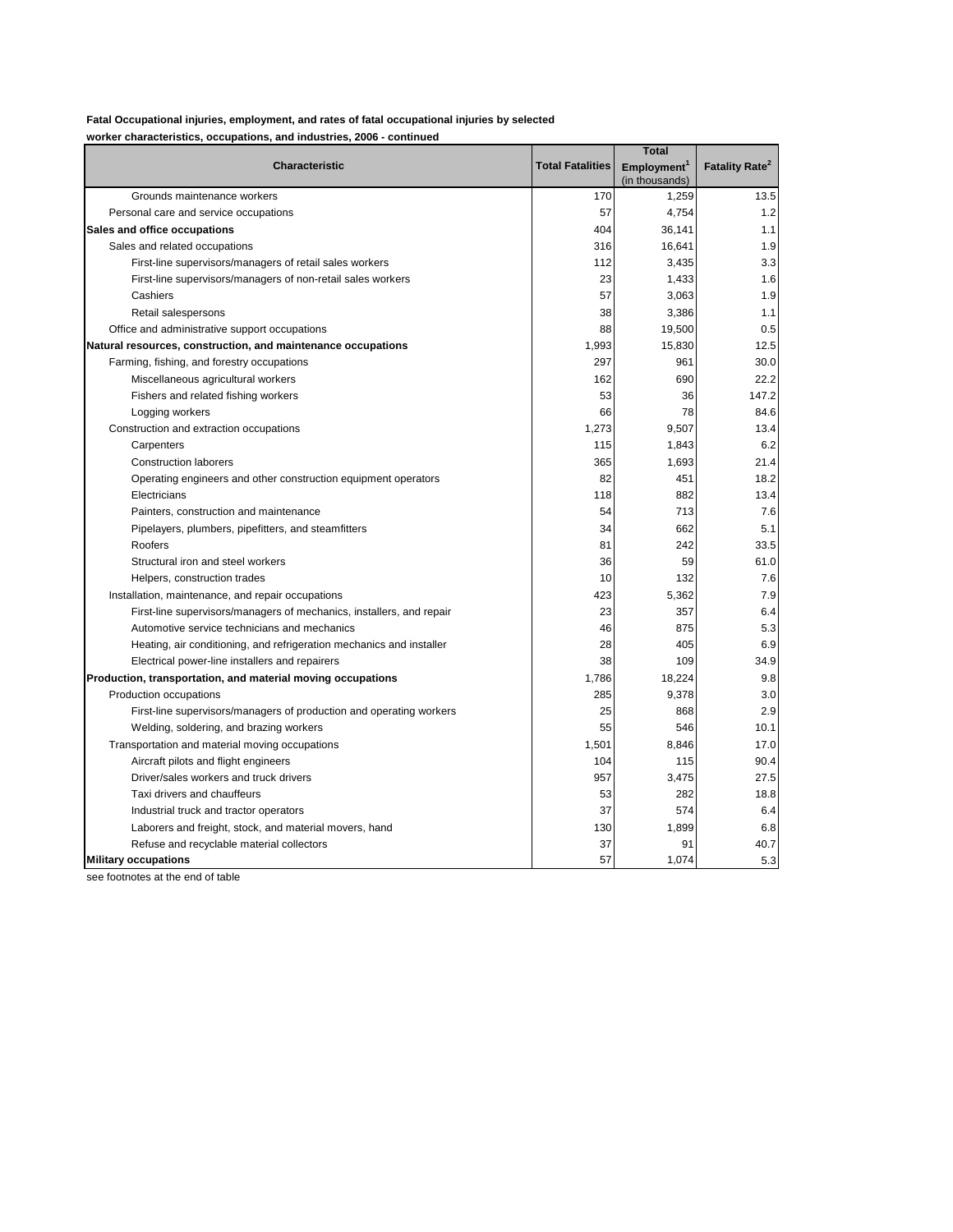**worker characteristics, occupations, and industries, 2006 - continued**

|                                                          |                         | <b>Total</b>                              |                            |
|----------------------------------------------------------|-------------------------|-------------------------------------------|----------------------------|
| Characteristic                                           | <b>Total Fatalities</b> | Employment <sup>1</sup><br>(in thousands) | Fatality Rate <sup>2</sup> |
| <b>Private industry</b>                                  | 5,320                   | 124,038                                   | 4.3                        |
| Goods producing                                          | 2,542                   | 30,447                                    | 8.3                        |
| Natural resources and mining                             | 847                     | 2,838                                     | 29.5                       |
| Agriculture, Forestry, Fishing, and Hunting              | 655                     | 2,155                                     | 30.0                       |
| Crop production                                          | 308                     | 898                                       | 33.5                       |
| Animal production                                        | 151                     | 922                                       | 16.2                       |
| Logging                                                  | 97                      | 111                                       | 87.4                       |
| Fishing, hunting, and trapping                           | 48                      | 49                                        | 98.0                       |
| Support activities for agriculture and forestry          | 42                      | 156                                       | 26.9                       |
| <b>Mining</b>                                            | 192                     | 683                                       | 28.1                       |
| Oil and gas extraction                                   | 22                      | 106                                       | 20.8                       |
| Coal mining                                              | 47                      | 95                                        | 49.5                       |
| Support activities for mining                            | 103                     | 339                                       | 30.4                       |
| <b>Utilities</b>                                         | 53                      | 844                                       | 6.3                        |
| <b>Construction</b>                                      | 1,239                   | 11,312                                    | 10.9                       |
| Manufacturing                                            | 456                     | 16,297                                    | 2.8                        |
| Food manufacturing                                       | 61                      | 1,542                                     | 4.0                        |
| Animal food, grain and oilseed milling                   | 15                      | 133                                       | 11.3                       |
| Animal slaughtering and processing                       | 16                      | 485                                       | 3.3                        |
| Chemical manufacturing                                   | 33                      | 1,233                                     | 2.7                        |
| Plastics and rubber products manufacturing               | 13                      | 714                                       | 1.8                        |
| Nonmetallic mineral product manufacturing                | 59                      | 512                                       | 11.5                       |
| Cement, concrete, lime, and gypsum product manufacturing | 41                      | 212                                       | 19.3                       |
| Primary metal manufacturing                              | 36                      | 519                                       | 6.9                        |
| Fabricated metal product manufacturing                   | 47                      | 1,376                                     | 3.4                        |
| Machinery manufacturing                                  | 33                      | 1,252                                     | 2.6                        |
| Transportation equipment manufacturing                   | 50                      | 2,256                                     | 2.2                        |
| Wood product manufacturing                               | 36                      | 536                                       | 6.7                        |
| Service providing                                        | 2,778                   | 93,591                                    | 3.0                        |
| Trade, transportation, and utilities                     | 1,494                   | 27,179                                    | 5.5                        |
| <b>Wholesale Trade</b>                                   | 222                     | 4,550                                     | 4.9                        |
| Merchant wholesalers, durable goods                      | 111                     | 2,429                                     | 4.6                        |
| Machinery, equipment, and supplies, merchant wholesalers | 32                      | 564                                       | 5.7                        |
| Merchant wholesalers, nondurable goods                   | 103                     | 1,978                                     | 5.2                        |
| Groceries and related products, merchant wholesalers     | 39                      | 859                                       | 4.5                        |
| <b>Retail Trade</b>                                      | 359                     | 16,673                                    | 2.2                        |
| Motor vehicle and parts dealers                          | 71                      | 2,133                                     | 3.3                        |
| Automobile dealers                                       | 42                      | 1,437                                     | 2.9                        |
| Auto parts, accessories, and tire stores                 | 19                      | 504                                       | 3.8                        |
| Building material and garden supply stores               | 41                      | 1,542                                     | 2.7                        |
| Food and beverage stores                                 | 82                      | 2,957                                     | 2.8                        |
| Grocery stores                                           | 57                      | 2,620                                     | 2.2                        |
| Gasoline stations<br>Miscellaneous store retailers       | 52                      | 532                                       | 9.8                        |
|                                                          | 21                      | 1,198                                     | 1.8                        |
| Nonstore retailers                                       | 19                      | 654                                       | 2.9                        |
| <b>Transportation and Warehousing</b>                    | 860<br>51               | 5,112<br>520                              | 16.8                       |
| Air transportation<br>Rail transportation                | 19                      | 235                                       | 9.8<br>8.1                 |
|                                                          |                         |                                           |                            |
| Water transportation<br>Truck transportation             | 21<br>553               | 65<br>2,030                               | 32.3<br>27.2               |
| Transit and ground passenger transportation              | 63                      | 606                                       | 10.4                       |
| Bus service and urban transit                            | 14                      | 384                                       | 3.6                        |
| Taxi and limousine service                               | 49                      | 222                                       | 22.1                       |
|                                                          |                         |                                           |                            |

see footnotes at the end of table